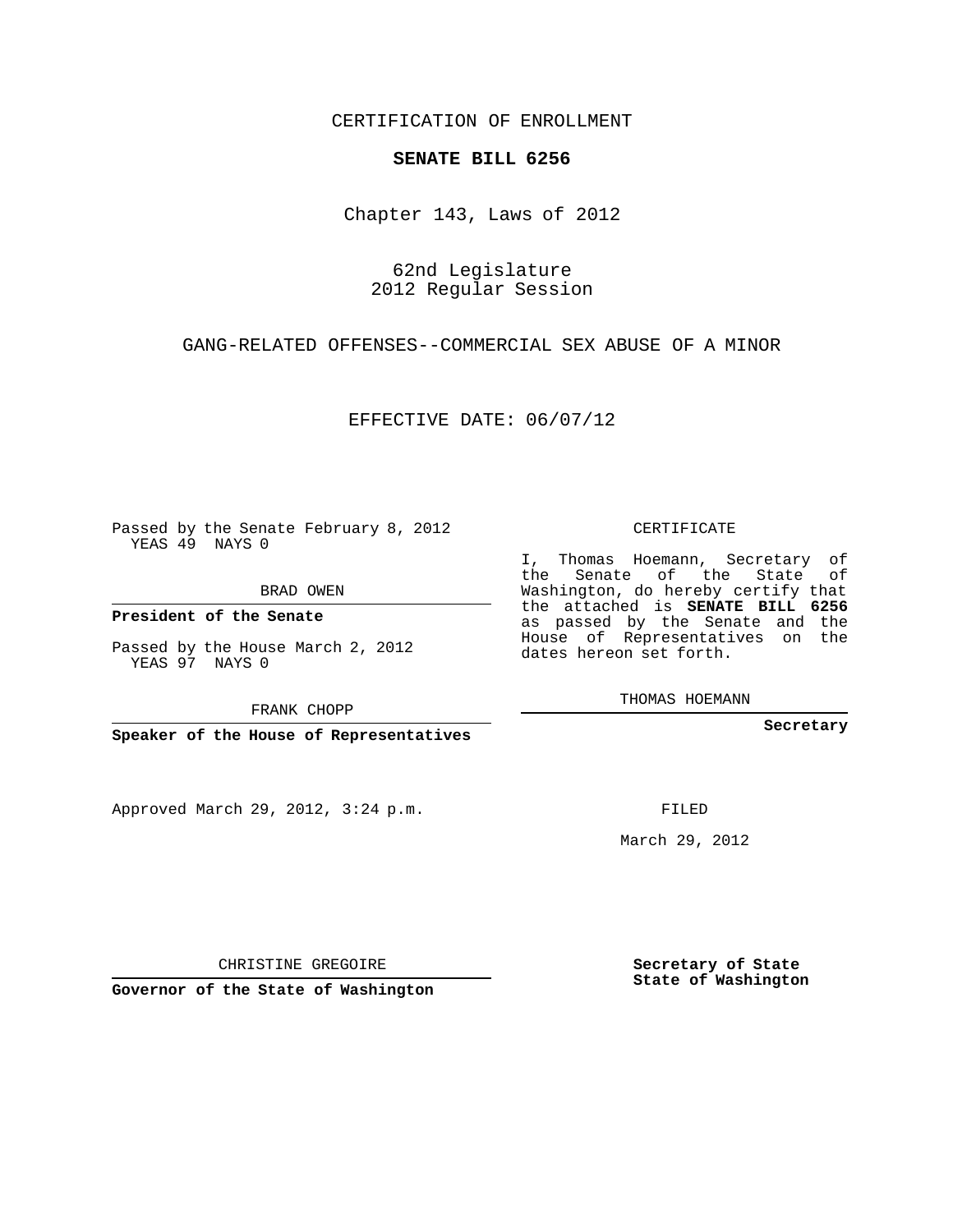## **SENATE BILL 6256** \_\_\_\_\_\_\_\_\_\_\_\_\_\_\_\_\_\_\_\_\_\_\_\_\_\_\_\_\_\_\_\_\_\_\_\_\_\_\_\_\_\_\_\_\_

\_\_\_\_\_\_\_\_\_\_\_\_\_\_\_\_\_\_\_\_\_\_\_\_\_\_\_\_\_\_\_\_\_\_\_\_\_\_\_\_\_\_\_\_\_

Passed Legislature - 2012 Regular Session

## **State of Washington 62nd Legislature 2012 Regular Session**

**By** Senators Conway, Delvin, Roach, Chase, Kohl-Welles, Eide, Litzow, Fraser, Stevens, Pflug, Regala, Nelson, Keiser, and Holmquist Newbry

Read first time 01/16/12. Referred to Committee on Judiciary.

 AN ACT Relating to adding commercial sexual abuse of a minor to the list of criminal street gang-related offenses; and reenacting and amending RCW 9.94A.030.

BE IT ENACTED BY THE LEGISLATURE OF THE STATE OF WASHINGTON:

 **Sec. 1.** RCW 9.94A.030 and 2011 1st sp.s. c 40 s 8 and 2011 c 87 s 2 are each reenacted and amended to read as follows:

 Unless the context clearly requires otherwise, the definitions in this section apply throughout this chapter.

 (1) "Board" means the indeterminate sentence review board created under chapter 9.95 RCW.

 (2) "Collect," or any derivative thereof, "collect and remit," or "collect and deliver," when used with reference to the department, means that the department, either directly or through a collection agreement authorized by RCW 9.94A.760, is responsible for monitoring and enforcing the offender's sentence with regard to the legal financial obligation, receiving payment thereof from the offender, and, consistent with current law, delivering daily the entire payment to the superior court clerk without depositing it in a departmental account.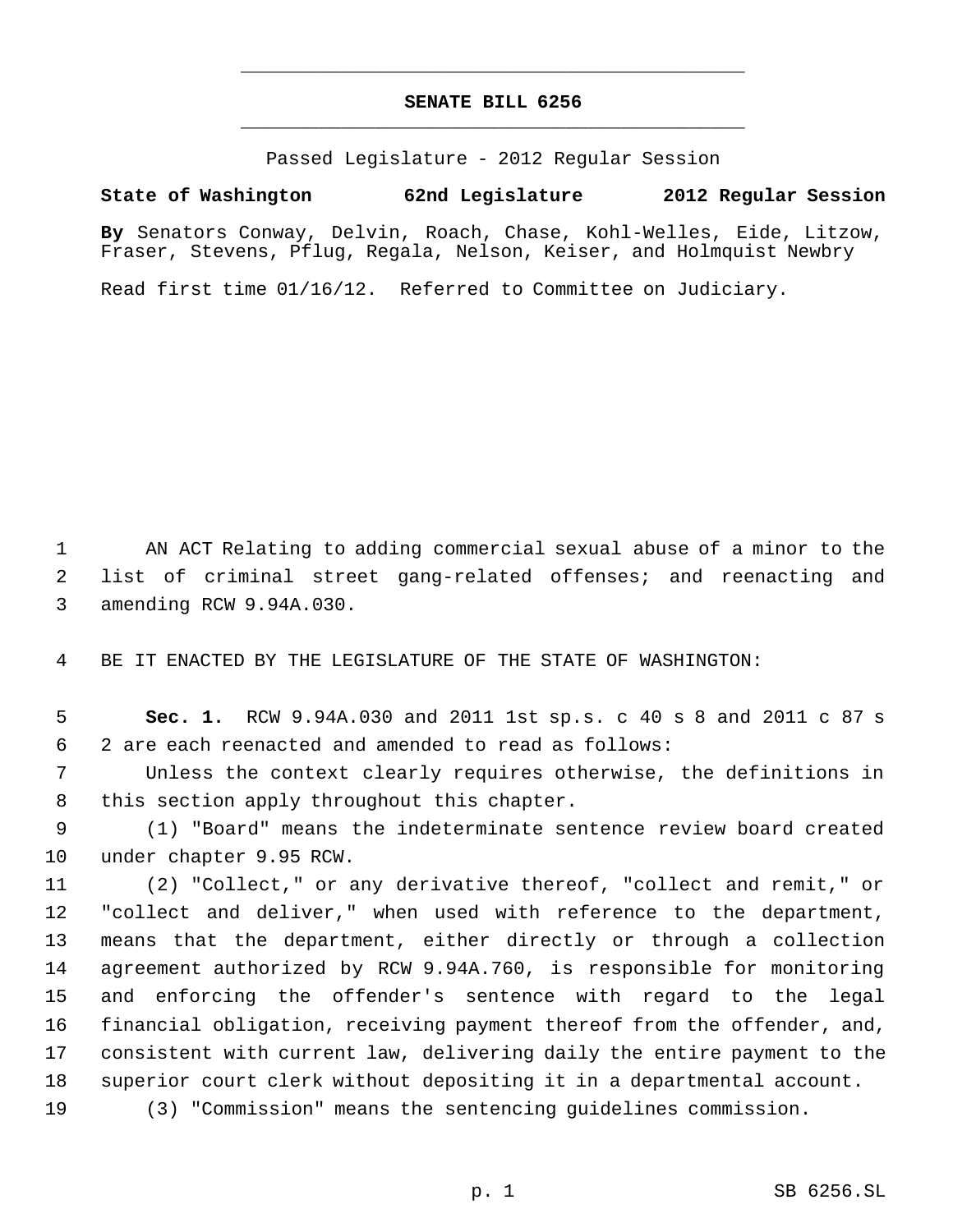(4) "Community corrections officer" means an employee of the department who is responsible for carrying out specific duties in supervision of sentenced offenders and monitoring of sentence conditions.

 (5) "Community custody" means that portion of an offender's sentence of confinement in lieu of earned release time or imposed as part of a sentence under this chapter and served in the community subject to controls placed on the offender's movement and activities by the department.

 (6) "Community protection zone" means the area within eight hundred eighty feet of the facilities and grounds of a public or private school.

 (7) "Community restitution" means compulsory service, without compensation, performed for the benefit of the community by the offender.

(8) "Confinement" means total or partial confinement.

 (9) "Conviction" means an adjudication of guilt pursuant to Title 10 or 13 RCW and includes a verdict of guilty, a finding of guilty, and acceptance of a plea of guilty.

 (10) "Crime-related prohibition" means an order of a court prohibiting conduct that directly relates to the circumstances of the crime for which the offender has been convicted, and shall not be construed to mean orders directing an offender affirmatively to participate in rehabilitative programs or to otherwise perform affirmative conduct. However, affirmative acts necessary to monitor compliance with the order of a court may be required by the department. (11) "Criminal history" means the list of a defendant's prior

 convictions and juvenile adjudications, whether in this state, in federal court, or elsewhere.

 (a) The history shall include, where known, for each conviction (i) whether the defendant has been placed on probation and the length and terms thereof; and (ii) whether the defendant has been incarcerated and the length of incarceration.

 (b) A conviction may be removed from a defendant's criminal history only if it is vacated pursuant to RCW 9.96.060, 9.94A.640, 9.95.240, or a similar out-of-state statute, or if the conviction has been vacated pursuant to a governor's pardon.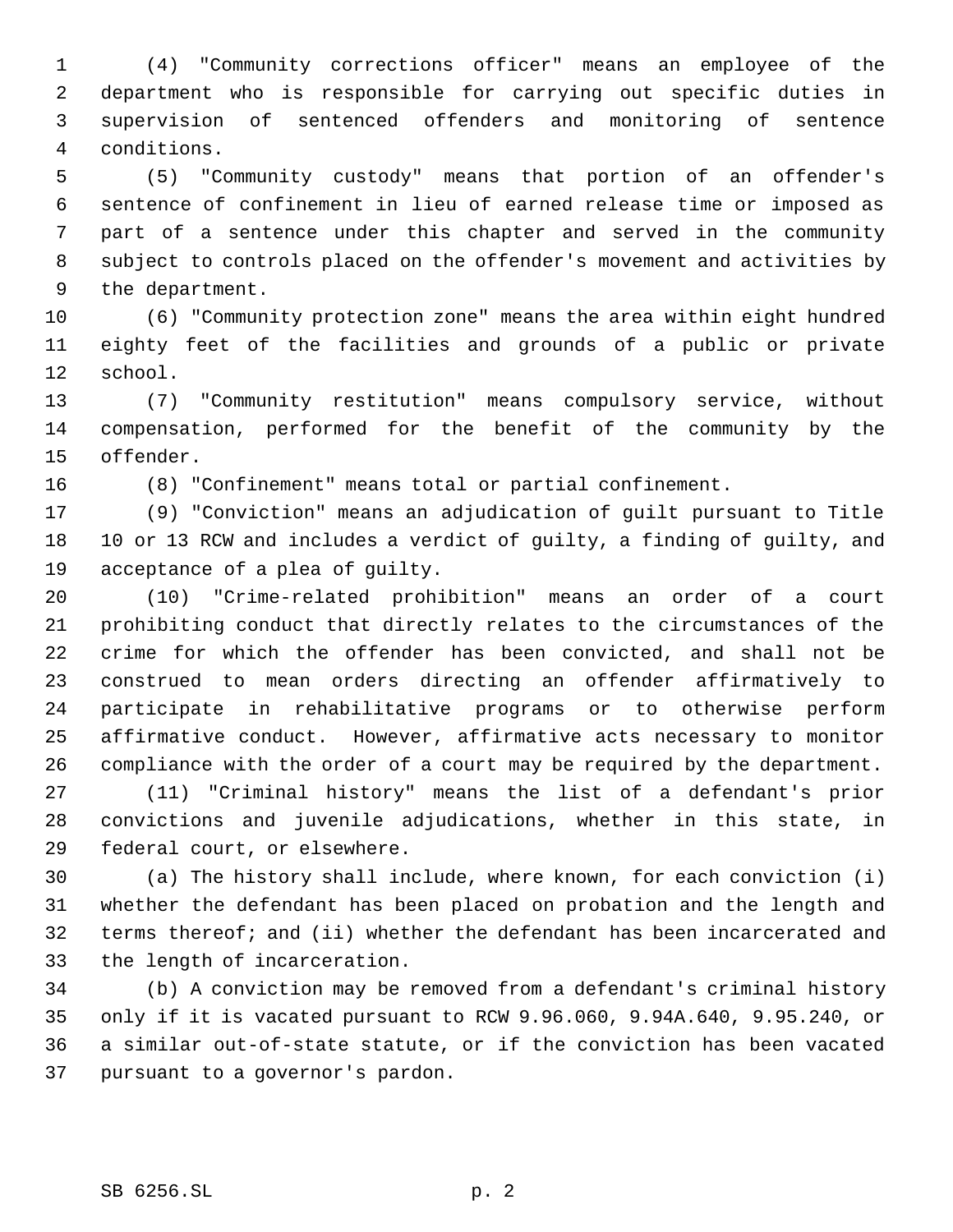(c) The determination of a defendant's criminal history is distinct from the determination of an offender score. A prior conviction that was not included in an offender score calculated pursuant to a former version of the sentencing reform act remains part of the defendant's criminal history.

 (12) "Criminal street gang" means any ongoing organization, association, or group of three or more persons, whether formal or informal, having a common name or common identifying sign or symbol, having as one of its primary activities the commission of criminal acts, and whose members or associates individually or collectively engage in or have engaged in a pattern of criminal street gang activity. This definition does not apply to employees engaged in concerted activities for their mutual aid and protection, or to the activities of labor and bona fide nonprofit organizations or their members or agents.

 (13) "Criminal street gang associate or member" means any person who actively participates in any criminal street gang and who intentionally promotes, furthers, or assists in any criminal act by the criminal street gang.

 (14) "Criminal street gang-related offense" means any felony or misdemeanor offense, whether in this state or elsewhere, that is committed for the benefit of, at the direction of, or in association with any criminal street gang, or is committed with the intent to promote, further, or assist in any criminal conduct by the gang, or is committed for one or more of the following reasons:

(a) To gain admission, prestige, or promotion within the gang;

 (b) To increase or maintain the gang's size, membership, prestige, 28 dominance, or control in any geographical area;

 (c) To exact revenge or retribution for the gang or any member of the gang;

 (d) To obstruct justice, or intimidate or eliminate any witness against the gang or any member of the gang;

 (e) To directly or indirectly cause any benefit, aggrandizement, gain, profit, or other advantage for the gang, its reputation, influence, or membership; or

 (f) To provide the gang with any advantage in, or any control or dominance over any criminal market sector, including, but not limited to, manufacturing, delivering, or selling any controlled substance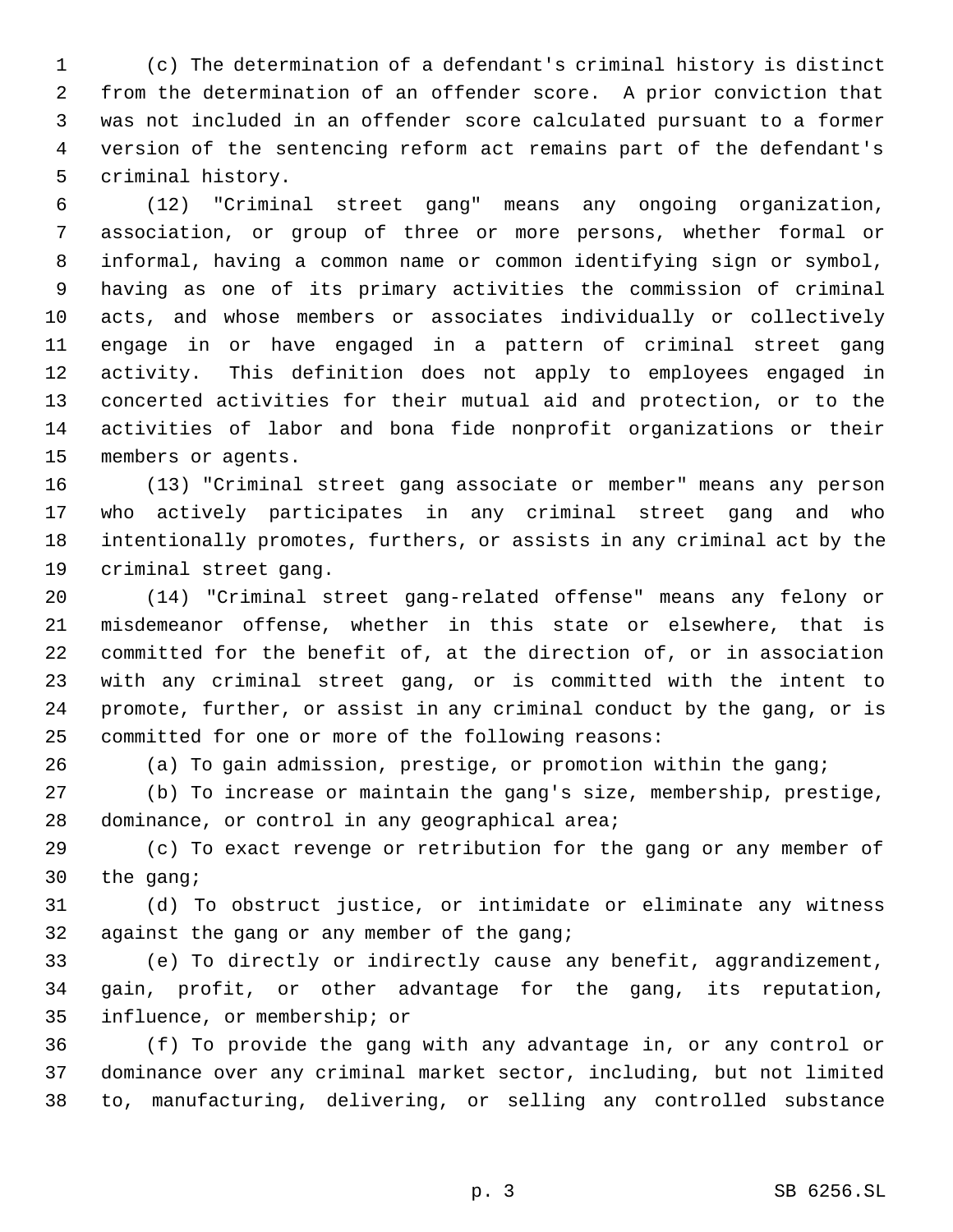(chapter 69.50 RCW); arson (chapter 9A.48 RCW); trafficking in stolen property (chapter 9A.82 RCW); promoting prostitution (chapter 9A.88 RCW); human trafficking (RCW 9A.40.100); promoting commercial sexual 4 abuse of a minor (RCW 9.68A.101); or promoting pornography (chapter 9.68 RCW).

 (15) "Day fine" means a fine imposed by the sentencing court that equals the difference between the offender's net daily income and the reasonable obligations that the offender has for the support of the offender and any dependents.

 (16) "Day reporting" means a program of enhanced supervision designed to monitor the offender's daily activities and compliance with sentence conditions, and in which the offender is required to report daily to a specific location designated by the department or the sentencing court.

(17) "Department" means the department of corrections.

 (18) "Determinate sentence" means a sentence that states with exactitude the number of actual years, months, or days of total confinement, of partial confinement, of community custody, the number of actual hours or days of community restitution work, or dollars or terms of a legal financial obligation. The fact that an offender through earned release can reduce the actual period of confinement shall not affect the classification of the sentence as a determinate sentence.

 (19) "Disposable earnings" means that part of the earnings of an offender remaining after the deduction from those earnings of any amount required by law to be withheld. For the purposes of this definition, "earnings" means compensation paid or payable for personal services, whether denominated as wages, salary, commission, bonuses, or otherwise, and, notwithstanding any other provision of law making the payments exempt from garnishment, attachment, or other process to satisfy a court-ordered legal financial obligation, specifically includes periodic payments pursuant to pension or retirement programs, or insurance policies of any type, but does not include payments made under Title 50 RCW, except as provided in RCW 50.40.020 and 50.40.050, or Title 74 RCW.

 (20) "Domestic violence" has the same meaning as defined in RCW 10.99.020 and 26.50.010.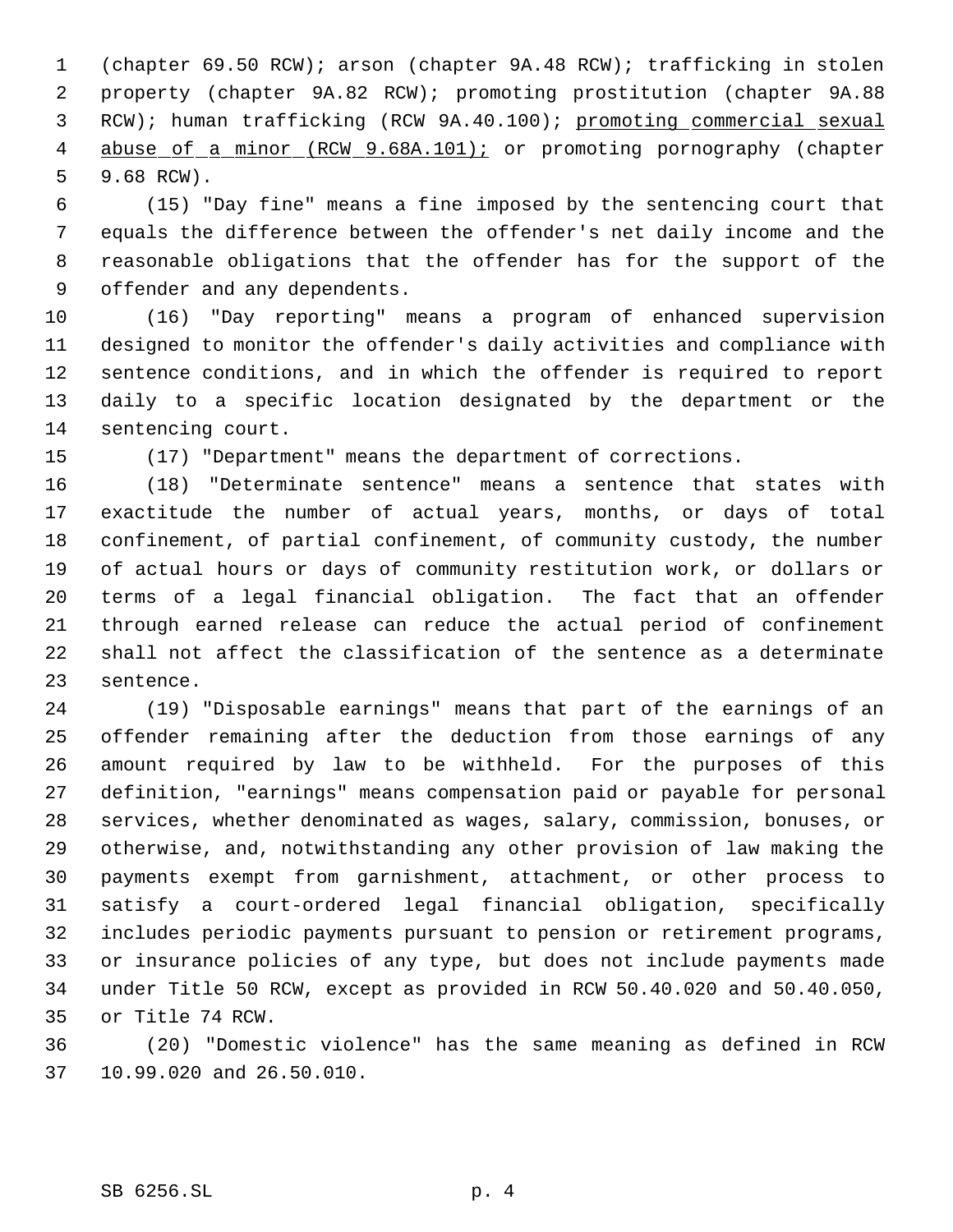(21) "Drug offender sentencing alternative" is a sentencing option available to persons convicted of a felony offense other than a violent offense or a sex offense and who are eligible for the option under RCW 9.94A.660.

(22) "Drug offense" means:

 (a) Any felony violation of chapter 69.50 RCW except possession of a controlled substance (RCW 69.50.4013) or forged prescription for a 8 controlled substance (RCW 69.50.403);

 (b) Any offense defined as a felony under federal law that relates to the possession, manufacture, distribution, or transportation of a controlled substance; or

 (c) Any out-of-state conviction for an offense that under the laws of this state would be a felony classified as a drug offense under (a) of this subsection.

 (23) "Earned release" means earned release from confinement as provided in RCW 9.94A.728.

(24) "Escape" means:

 (a) Sexually violent predator escape (RCW 9A.76.115), escape in the first degree (RCW 9A.76.110), escape in the second degree (RCW 9A.76.120), willful failure to return from furlough (RCW 72.66.060), willful failure to return from work release (RCW 72.65.070), or willful failure to be available for supervision by the department while in community custody (RCW 72.09.310); or

 (b) Any federal or out-of-state conviction for an offense that under the laws of this state would be a felony classified as an escape under (a) of this subsection.

(25) "Felony traffic offense" means:

 (a) Vehicular homicide (RCW 46.61.520), vehicular assault (RCW 46.61.522), eluding a police officer (RCW 46.61.024), felony hit-and- run injury-accident (RCW 46.52.020(4)), felony driving while under the influence of intoxicating liquor or any drug (RCW 46.61.502(6)), or felony physical control of a vehicle while under the influence of intoxicating liquor or any drug (RCW 46.61.504(6)); or

 (b) Any federal or out-of-state conviction for an offense that under the laws of this state would be a felony classified as a felony traffic offense under (a) of this subsection.

(26) "Fine" means a specific sum of money ordered by the sentencing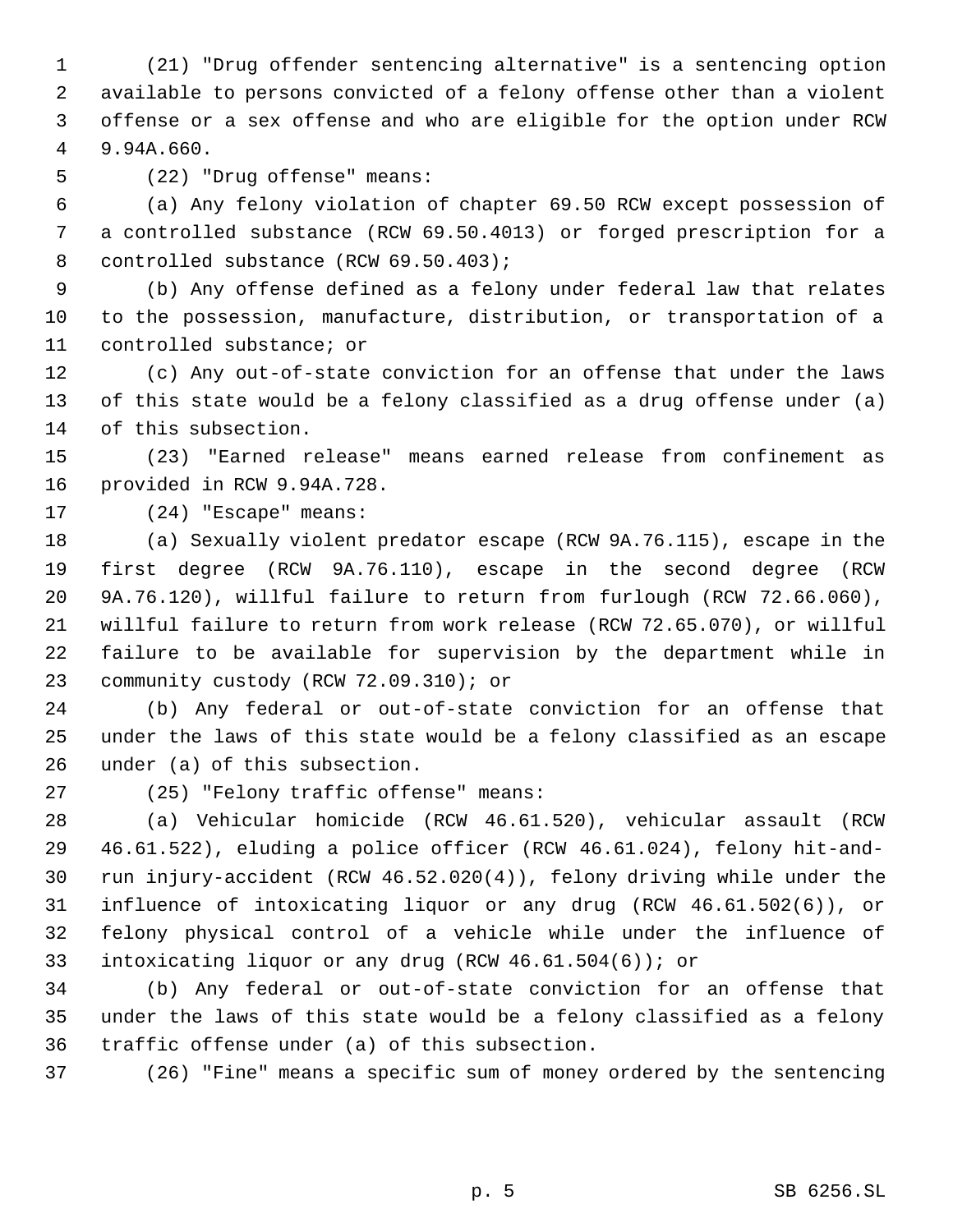court to be paid by the offender to the court over a specific period of time.

 (27) "First-time offender" means any person who has no prior convictions for a felony and is eligible for the first-time offender waiver under RCW 9.94A.650.

 (28) "Home detention" means a program of partial confinement available to offenders wherein the offender is confined in a private residence subject to electronic surveillance.

 (29) "Homelessness" or "homeless" means a condition where an individual lacks a fixed, regular, and adequate nighttime residence and who has a primary nighttime residence that is:

 (a) A supervised, publicly or privately operated shelter designed 13 to provide temporary living accommodations;

 (b) A public or private place not designed for, or ordinarily used as, a regular sleeping accommodation for human beings; or

 (c) A private residence where the individual stays as a transient invitee.

 (30) "Legal financial obligation" means a sum of money that is ordered by a superior court of the state of Washington for legal financial obligations which may include restitution to the victim, statutorily imposed crime victims' compensation fees as assessed pursuant to RCW 7.68.035, court costs, county or interlocal drug funds, court-appointed attorneys' fees, and costs of defense, fines, and any other financial obligation that is assessed to the offender as a result of a felony conviction. Upon conviction for vehicular assault while under the influence of intoxicating liquor or any drug, RCW 46.61.522(1)(b), or vehicular homicide while under the influence of intoxicating liquor or any drug, RCW 46.61.520(1)(a), legal financial obligations may also include payment to a public agency of the expense of an emergency response to the incident resulting in the conviction, subject to RCW 38.52.430.

 (31) "Minor child" means a biological or adopted child of the offender who is under age eighteen at the time of the offender's current offense.

 (32) "Most serious offense" means any of the following felonies or a felony attempt to commit any of the following felonies:

(a) Any felony defined under any law as a class A felony or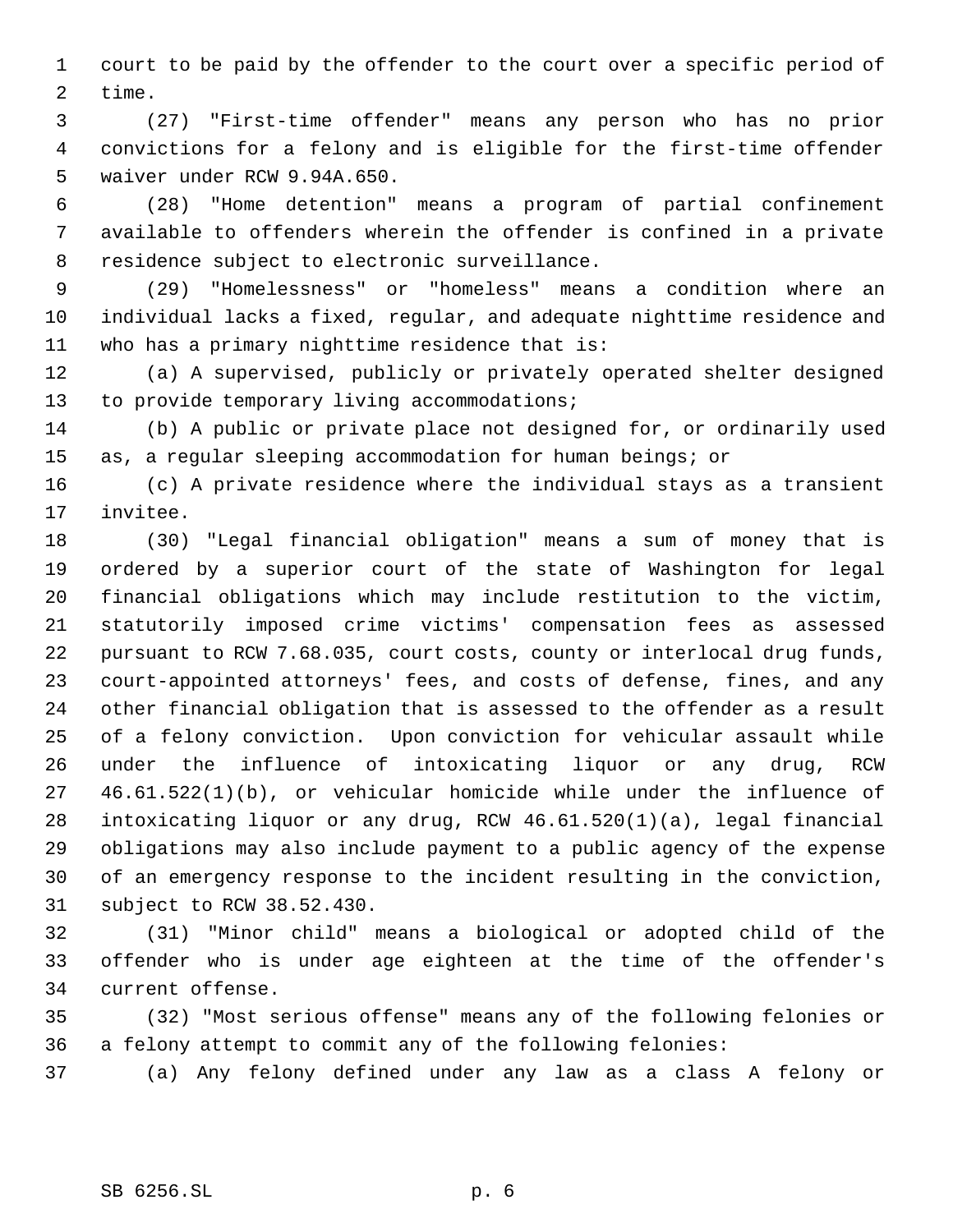criminal solicitation of or criminal conspiracy to commit a class A felony; (b) Assault in the second degree; (c) Assault of a child in the second degree; (d) Child molestation in the second degree; (e) Controlled substance homicide; (f) Extortion in the first degree; 8 (g) Incest when committed against a child under age fourteen; (h) Indecent liberties; 10 (i) Kidnapping in the second degree; 11 (j) Leading organized crime; (k) Manslaughter in the first degree; 13 (1) Manslaughter in the second degree; (m) Promoting prostitution in the first degree; (n) Rape in the third degree; 16 (o) Robbery in the second degree; (p) Sexual exploitation; (q) Vehicular assault, when caused by the operation or driving of a vehicle by a person while under the influence of intoxicating liquor or any drug or by the operation or driving of a vehicle in a reckless manner; (r) Vehicular homicide, when proximately caused by the driving of any vehicle by any person while under the influence of intoxicating liquor or any drug as defined by RCW 46.61.502, or by the operation of 25 any vehicle in a reckless manner; (s) Any other class B felony offense with a finding of sexual motivation; (t) Any other felony with a deadly weapon verdict under RCW 9.94A.825; (u) Any felony offense in effect at any time prior to December 2, 1993, that is comparable to a most serious offense under this subsection, or any federal or out-of-state conviction for an offense that under the laws of this state would be a felony classified as a most serious offense under this subsection; (v)(i) A prior conviction for indecent liberties under RCW 9A.44.100(1) (a), (b), and (c), chapter 260, Laws of 1975 1st ex. sess. as it existed until July 1, 1979, RCW 9A.44.100(1) (a), (b), and (c) as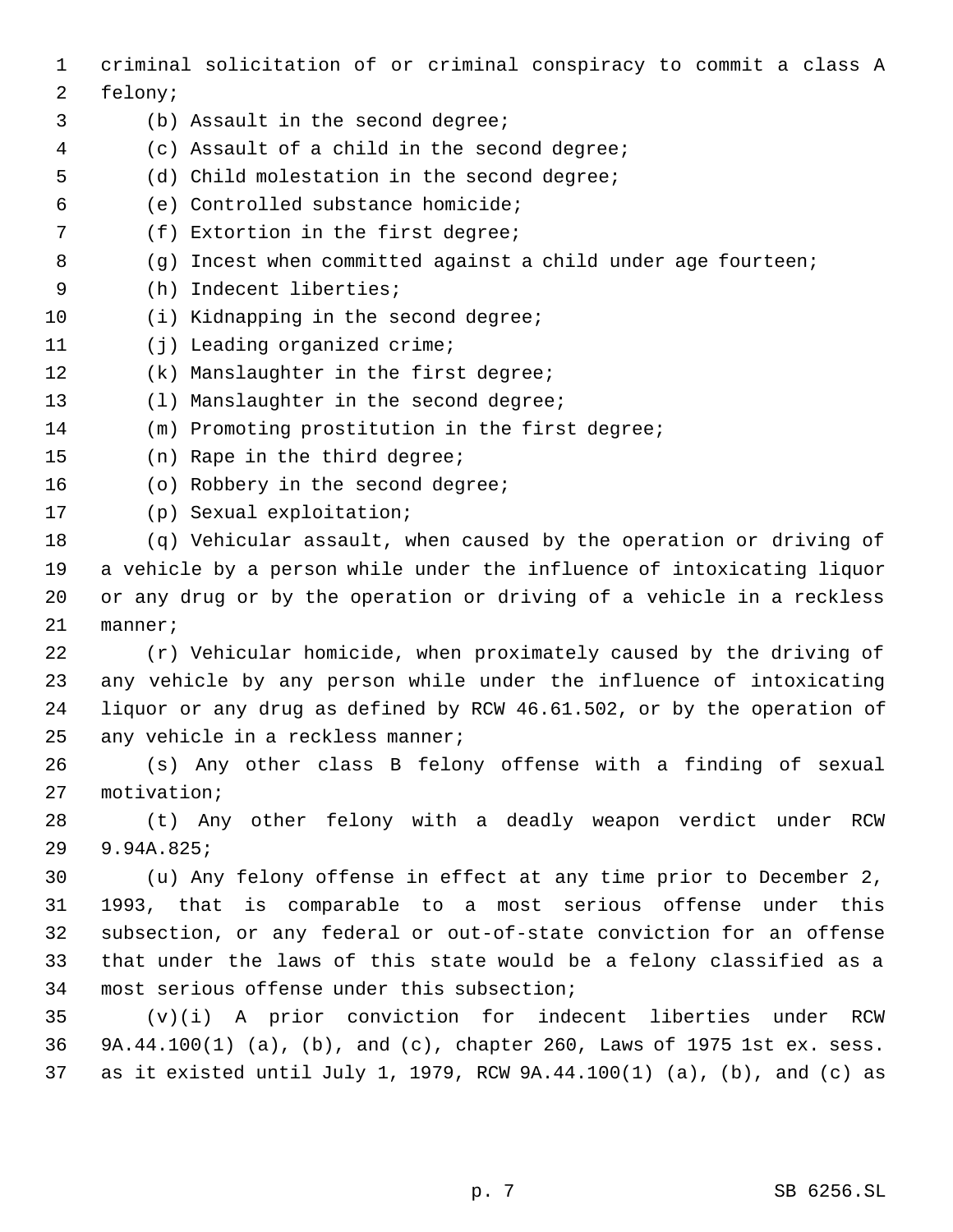it existed from July 1, 1979, until June 11, 1986, and RCW 9A.44.100(1) (a), (b), and (d) as it existed from June 11, 1986, until July 1, 1988; (ii) A prior conviction for indecent liberties under RCW 9A.44.100(1)(c) as it existed from June 11, 1986, until July 1, 1988, if: (A) The crime was committed against a child under the age of fourteen; or (B) the relationship between the victim and perpetrator is included in the definition of indecent liberties under RCW 9A.44.100(1)(c) as it existed from July 1, 1988, through July 27, 1997, or RCW 9A.44.100(1) (d) or (e) as it existed from July 25, 1993, through July 27, 1997;

 (w) Any out-of-state conviction for a felony offense with a finding of sexual motivation if the minimum sentence imposed was ten years or more; provided that the out-of-state felony offense must be comparable 14 to a felony offense under this title  $((9 - or)^2)$  and Title 9A RCW and the out-of-state definition of sexual motivation must be comparable to the definition of sexual motivation contained in this section.

 (33) "Nonviolent offense" means an offense which is not a violent offense.

 (34) "Offender" means a person who has committed a felony established by state law and is eighteen years of age or older or is less than eighteen years of age but whose case is under superior court jurisdiction under RCW 13.04.030 or has been transferred by the appropriate juvenile court to a criminal court pursuant to RCW 13.40.110. In addition, for the purpose of community custody requirements under this chapter, "offender" also means a misdemeanant or gross misdemeanant probationer ordered by a superior court to probation pursuant to RCW 9.92.060, 9.95.204, or 9.95.210 and supervised by the department pursuant to RCW 9.94A.501 and 9.94A.5011. Throughout this chapter, the terms "offender" and "defendant" are used interchangeably.

 (35) "Partial confinement" means confinement for no more than one year in a facility or institution operated or utilized under contract by the state or any other unit of government, or, if home detention or work crew has been ordered by the court or home detention has been ordered by the department as part of the parenting program, in an approved residence, for a substantial portion of each day with the balance of the day spent in the community. Partial confinement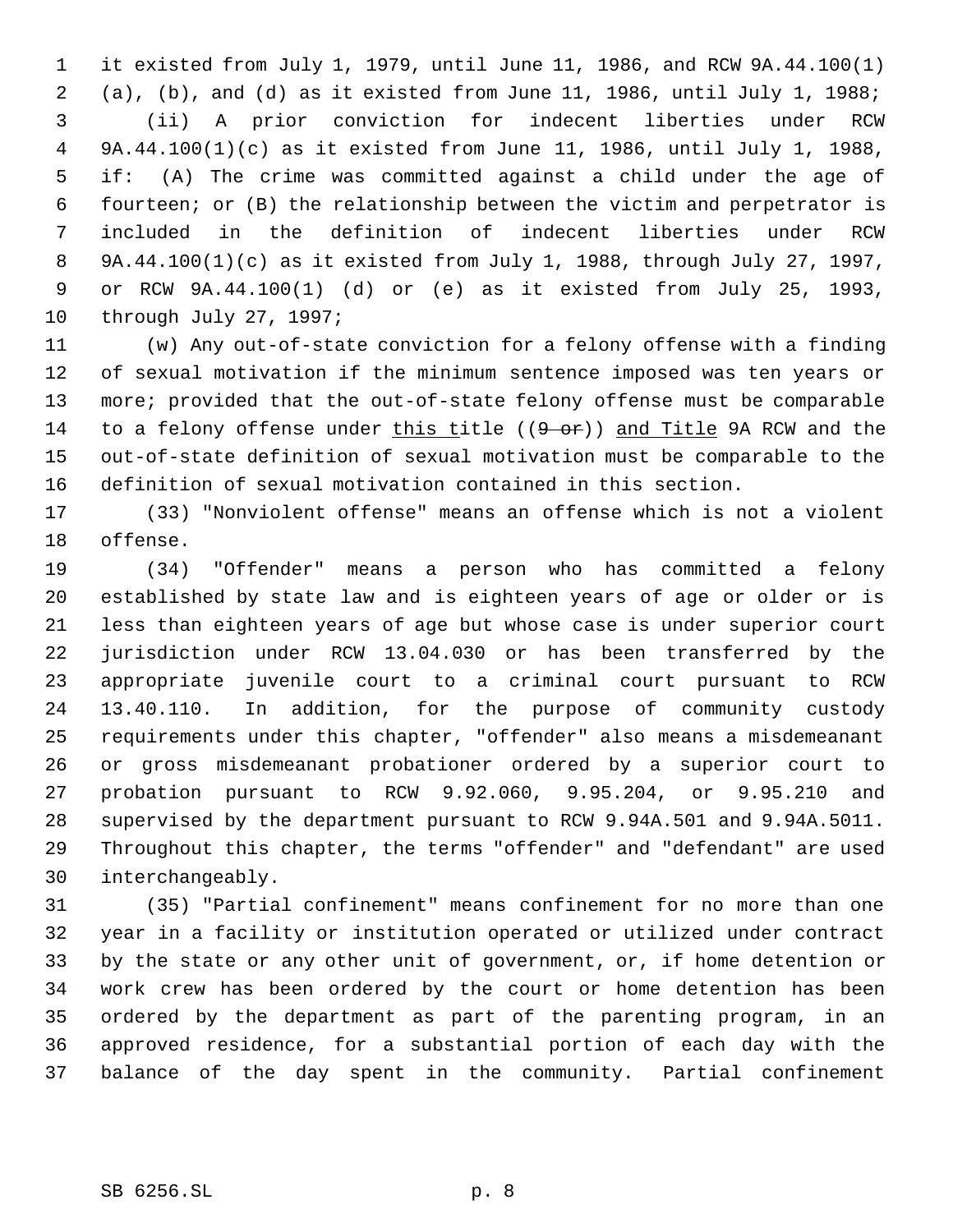includes work release, home detention, work crew, and a combination of work crew and home detention.

(36) "Pattern of criminal street gang activity" means:

 (a) The commission, attempt, conspiracy, or solicitation of, or any prior juvenile adjudication of or adult conviction of, two or more of the following criminal street gang-related offenses:

 (i) Any "serious violent" felony offense as defined in this section, excluding Homicide by Abuse (RCW 9A.32.055) and Assault of a Child 1 (RCW 9A.36.120);

 (ii) Any "violent" offense as defined by this section, excluding Assault of a Child 2 (RCW 9A.36.130);

 (iii) Deliver or Possession with Intent to Deliver a Controlled Substance (chapter 69.50 RCW);

 (iv) Any violation of the firearms and dangerous weapon act (chapter 9.41 RCW);

(v) Theft of a Firearm (RCW 9A.56.300);

(vi) Possession of a Stolen Firearm (RCW 9A.56.310);

(vii) Malicious Harassment (RCW 9A.36.080);

 (viii) Harassment where a subsequent violation or deadly threat is made (RCW 9A.46.020(2)(b));

(ix) Criminal Gang Intimidation (RCW 9A.46.120);

 (x) Any felony conviction by a person eighteen years of age or older with a special finding of involving a juvenile in a felony offense under RCW 9.94A.833;

- (xi) Residential Burglary (RCW 9A.52.025);
- (xii) Burglary 2 (RCW 9A.52.030);
- (xiii) Malicious Mischief 1 (RCW 9A.48.070);
- (xiv) Malicious Mischief 2 (RCW 9A.48.080);
- (xv) Theft of a Motor Vehicle (RCW 9A.56.065);
- (xvi) Possession of a Stolen Motor Vehicle (RCW 9A.56.068);
- (xvii) Taking a Motor Vehicle Without Permission 1 (RCW 9A.56.070);

 (xviii) Taking a Motor Vehicle Without Permission 2 (RCW 9A.56.075);

- (xix) Extortion 1 (RCW 9A.56.120);
- (xx) Extortion 2 (RCW 9A.56.130);
- (xxi) Intimidating a Witness (RCW 9A.72.110);
- (xxii) Tampering with a Witness (RCW 9A.72.120);
- (xxiii) Reckless Endangerment (RCW 9A.36.050);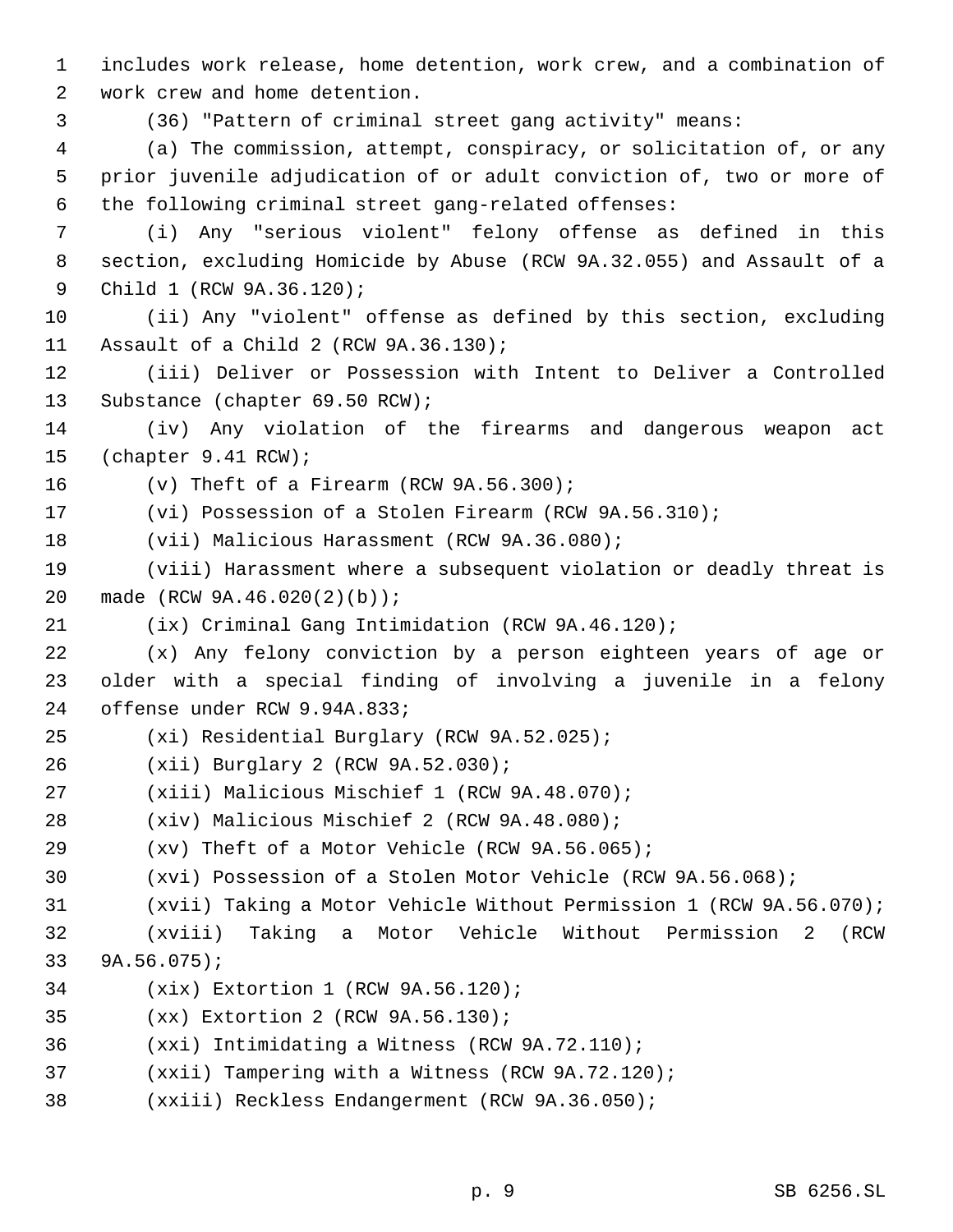(xxiv) Coercion (RCW 9A.36.070);

(xxv) Harassment (RCW 9A.46.020); or

(xxvi) Malicious Mischief 3 (RCW 9A.48.090);

 (b) That at least one of the offenses listed in (a) of this subsection shall have occurred after July 1, 2008;

 (c) That the most recent committed offense listed in (a) of this subsection occurred within three years of a prior offense listed in (a) of this subsection; and

 (d) Of the offenses that were committed in (a) of this subsection, the offenses occurred on separate occasions or were committed by two or more persons.

(37) "Persistent offender" is an offender who:

 (a)(i) Has been convicted in this state of any felony considered a most serious offense; and

 (ii) Has, before the commission of the offense under (a) of this subsection, been convicted as an offender on at least two separate occasions, whether in this state or elsewhere, of felonies that under the laws of this state would be considered most serious offenses and would be included in the offender score under RCW 9.94A.525; provided that of the two or more previous convictions, at least one conviction must have occurred before the commission of any of the other most serious offenses for which the offender was previously convicted; or

 (b)(i) Has been convicted of: (A) Rape in the first degree, rape of a child in the first degree, child molestation in the first degree, rape in the second degree, rape of a child in the second degree, or indecent liberties by forcible compulsion; (B) any of the following offenses with a finding of sexual motivation: Murder in the first degree, murder in the second degree, homicide by abuse, kidnapping in the first degree, kidnapping in the second degree, assault in the first degree, assault in the second degree, assault of a child in the first degree, assault of a child in the second degree, or burglary in the first degree; or (C) an attempt to commit any crime listed in this 33 subsection  $(37)(b)(i)$ ; and

 (ii) Has, before the commission of the offense under (b)(i) of this subsection, been convicted as an offender on at least one occasion, whether in this state or elsewhere, of an offense listed in (b)(i) of this subsection or any federal or out-of-state offense or offense under prior Washington law that is comparable to the offenses listed in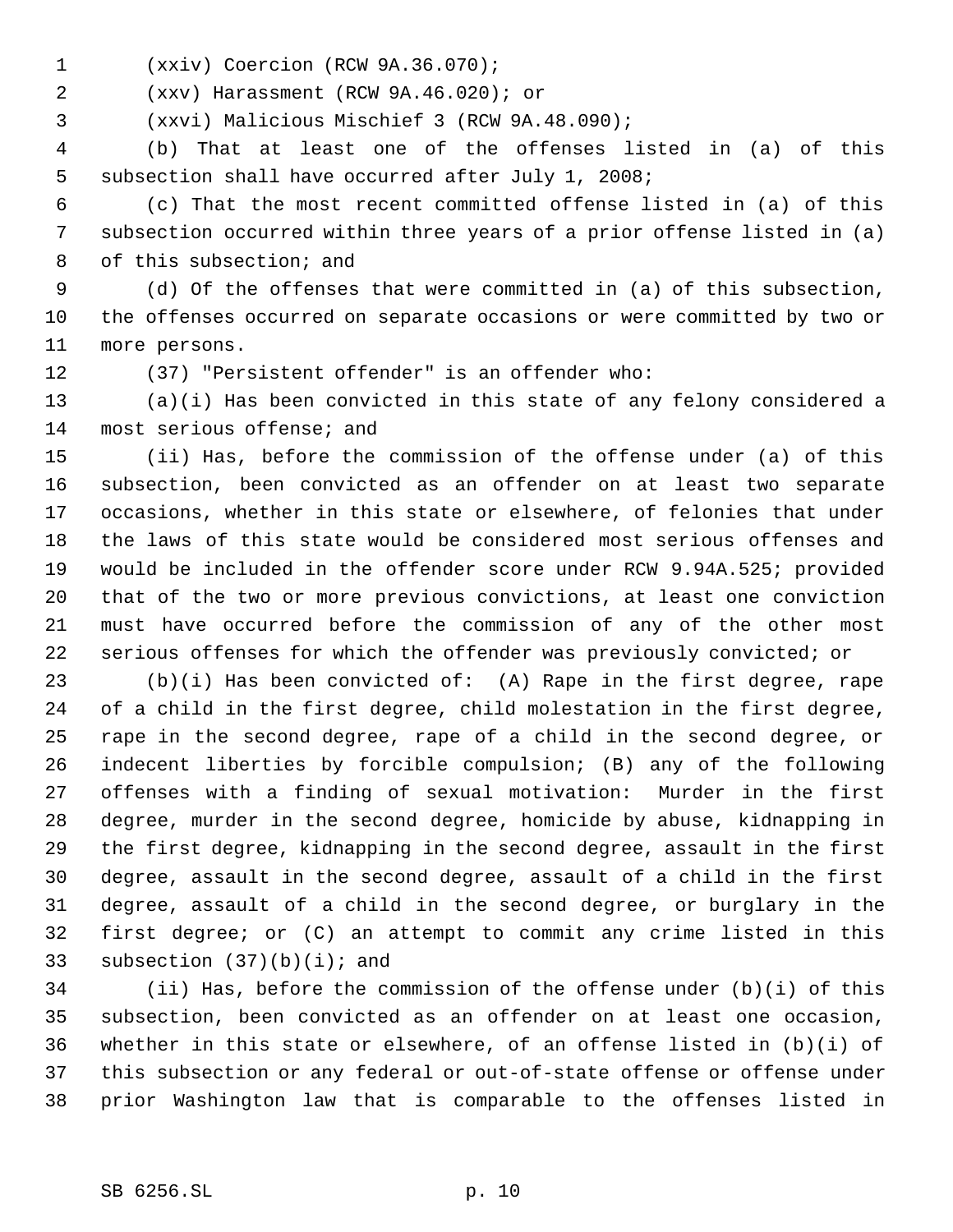(b)(i) of this subsection. A conviction for rape of a child in the first degree constitutes a conviction under (b)(i) of this subsection only when the offender was sixteen years of age or older when the offender committed the offense. A conviction for rape of a child in the second degree constitutes a conviction under (b)(i) of this subsection only when the offender was eighteen years of age or older when the offender committed the offense.

 (38) "Predatory" means: (a) The perpetrator of the crime was a stranger to the victim, as defined in this section; (b) the perpetrator established or promoted a relationship with the victim prior to the offense and the victimization of the victim was a significant reason the perpetrator established or promoted the relationship; or (c) the perpetrator was: (i) A teacher, counselor, volunteer, or other person in authority in any public or private school and the victim was a student of the school under his or her authority or supervision. For purposes of this subsection, "school" does not include home-based instruction as defined in RCW 28A.225.010; (ii) a coach, trainer, volunteer, or other person in authority in any recreational activity and the victim was a participant in the activity under his or her authority or supervision; (iii) a pastor, elder, volunteer, or other person in authority in any church or religious organization, and the victim was a member or participant of the organization under his or her 23 authority; or (iv) a teacher, counselor, volunteer, or other person in authority providing home-based instruction and the victim was a student receiving home-based instruction while under his or her authority or supervision. For purposes of this subsection: (A) "Home-based instruction" has the same meaning as defined in RCW 28A.225.010; and (B) "teacher, counselor, volunteer, or other person in authority" does not include the parent or legal guardian of the victim.

 (39) "Private school" means a school regulated under chapter 28A.195 or 28A.205 RCW.

(40) "Public school" has the same meaning as in RCW 28A.150.010.

(41) "Repetitive domestic violence offense" means any:

 (a)(i) Domestic violence assault that is not a felony offense under RCW 9A.36.041;

 (ii) Domestic violence violation of a no-contact order under chapter 10.99 RCW that is not a felony offense;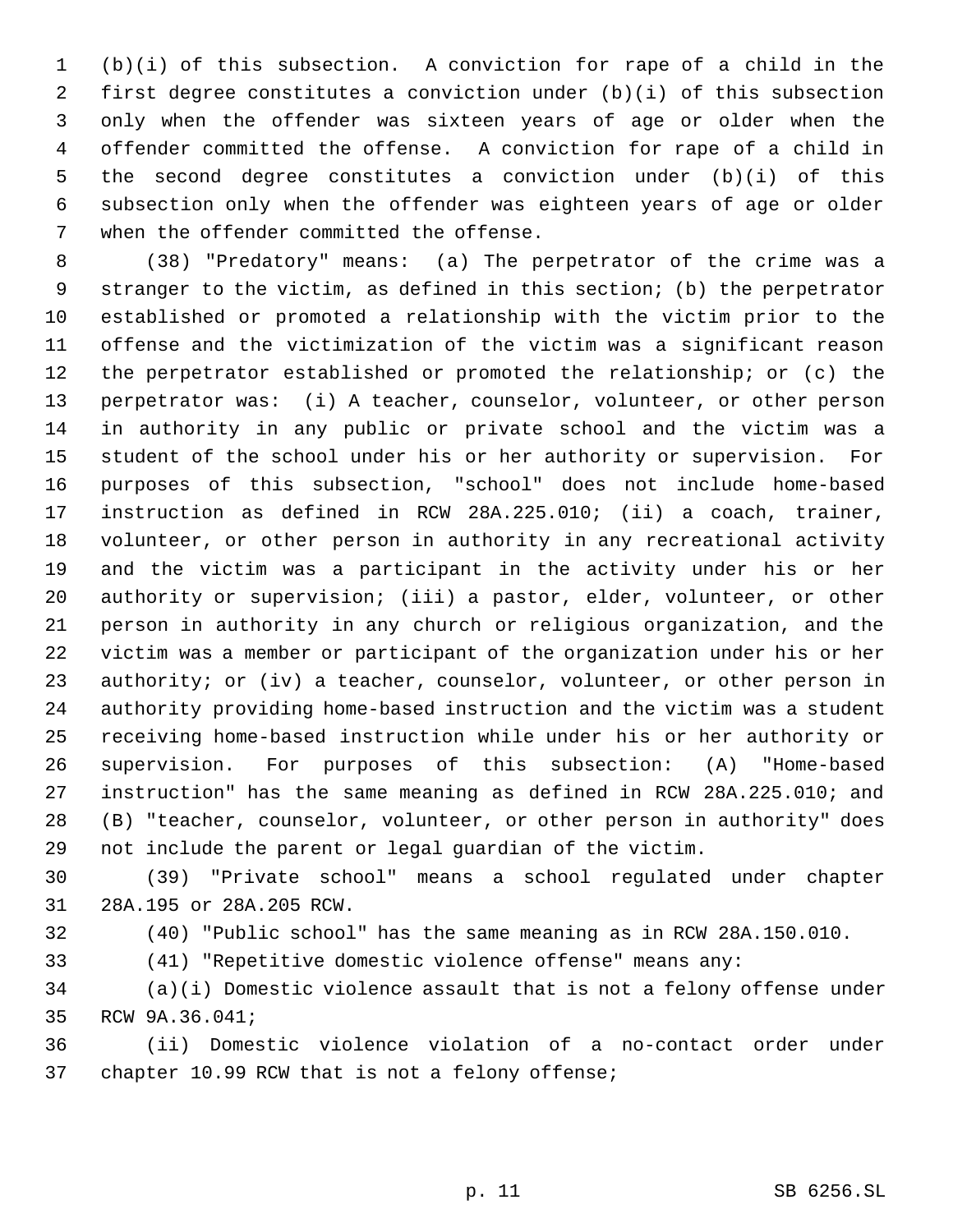(iii) Domestic violence violation of a protection order under chapter 26.09, 26.10, 26.26, or 26.50 RCW that is not a felony offense; (iv) Domestic violence harassment offense under RCW 9A.46.020 that

is not a felony offense; or

 (v) Domestic violence stalking offense under RCW 9A.46.110 that is not a felony offense; or

 (b) Any federal, out-of-state, tribal court, military, county, or municipal conviction for an offense that under the laws of this state would be classified as a repetitive domestic violence offense under (a) of this subsection.

 (42) "Restitution" means a specific sum of money ordered by the sentencing court to be paid by the offender to the court over a specified period of time as payment of damages. The sum may include both public and private costs.

 (43) "Risk assessment" means the application of the risk instrument recommended to the department by the Washington state institute for public policy as having the highest degree of predictive accuracy for assessing an offender's risk of reoffense.

(44) "Serious traffic offense" means:

 (a) Nonfelony driving while under the influence of intoxicating liquor or any drug (RCW 46.61.502), nonfelony actual physical control while under the influence of intoxicating liquor or any drug (RCW 46.61.504), reckless driving (RCW 46.61.500), or hit-and-run an attended vehicle (RCW 46.52.020(5)); or

 (b) Any federal, out-of-state, county, or municipal conviction for an offense that under the laws of this state would be classified as a serious traffic offense under (a) of this subsection.

 (45) "Serious violent offense" is a subcategory of violent offense and means:

- (a)(i) Murder in the first degree;
- (ii) Homicide by abuse;
- (iii) Murder in the second degree;
- (iv) Manslaughter in the first degree;
- (v) Assault in the first degree;
- (vi) Kidnapping in the first degree;
- (vii) Rape in the first degree;
- (viii) Assault of a child in the first degree; or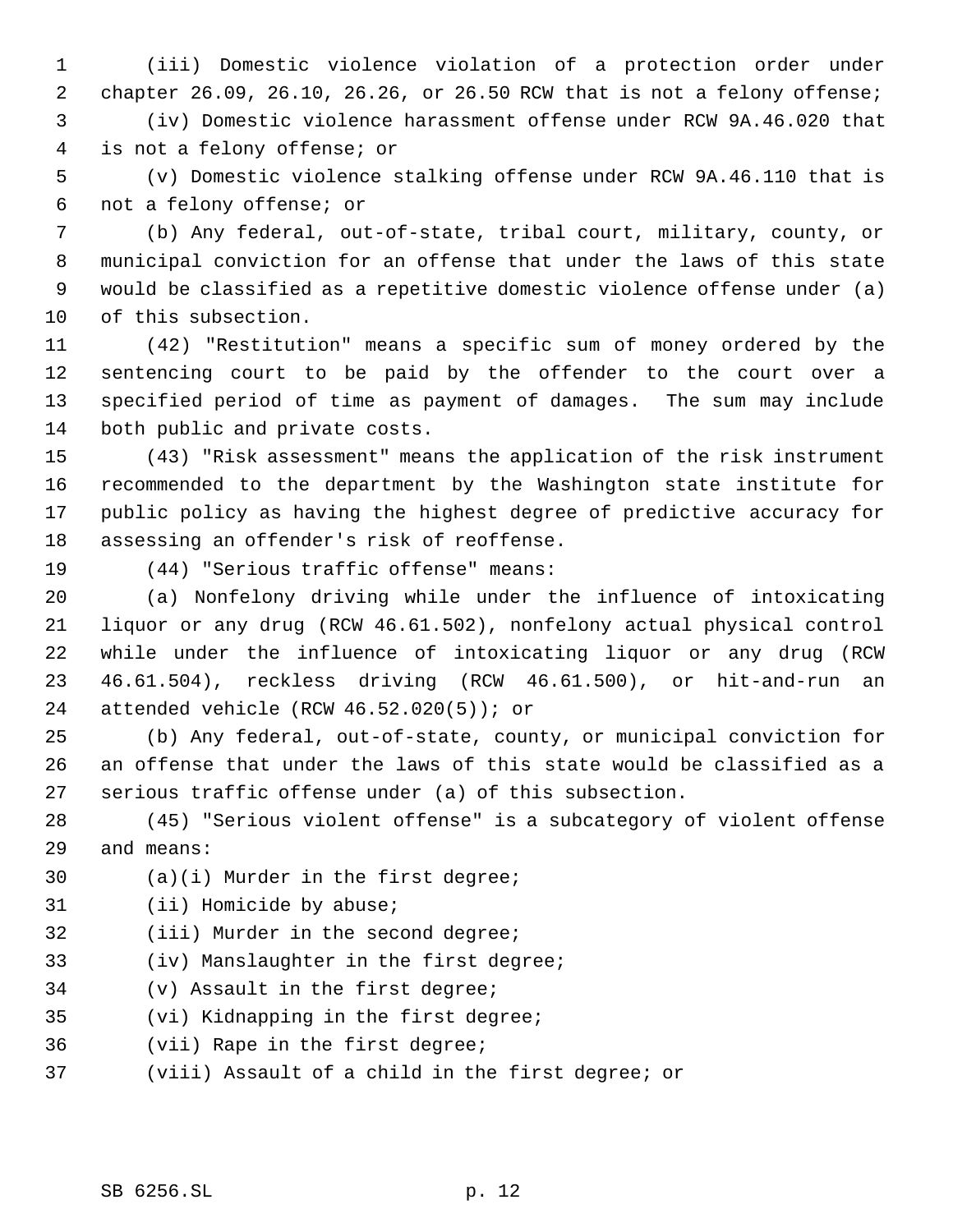- (ix) An attempt, criminal solicitation, or criminal conspiracy to commit one of these felonies; or
- (b) Any federal or out-of-state conviction for an offense that under the laws of this state would be a felony classified as a serious violent offense under (a) of this subsection.
- (46) "Sex offense" means:
- (a)(i) A felony that is a violation of chapter 9A.44 RCW other than RCW 9A.44.132;
- (ii) A violation of RCW 9A.64.020;
- (iii) A felony that is a violation of chapter 9.68A RCW other than RCW 9.68A.080;
- (iv) A felony that is, under chapter 9A.28 RCW, a criminal attempt, criminal solicitation, or criminal conspiracy to commit such crimes; or
- (v) A felony violation of RCW 9A.44.132(1) (failure to register) if the person has been convicted of violating RCW 9A.44.132(1) (failure to register) on at least one prior occasion;
- (b) Any conviction for a felony offense in effect at any time prior to July 1, 1976, that is comparable to a felony classified as a sex offense in (a) of this subsection;
- (c) A felony with a finding of sexual motivation under RCW 9.94A.835 or 13.40.135; or
- (d) Any federal or out-of-state conviction for an offense that under the laws of this state would be a felony classified as a sex offense under (a) of this subsection.
- (47) "Sexual motivation" means that one of the purposes for which the defendant committed the crime was for the purpose of his or her sexual gratification.
- (48) "Standard sentence range" means the sentencing court's discretionary range in imposing a nonappealable sentence.
- (49) "Statutory maximum sentence" means the maximum length of time for which an offender may be confined as punishment for a crime as prescribed in chapter 9A.20 RCW, RCW 9.92.010, the statute defining the crime, or other statute defining the maximum penalty for a crime.
- (50) "Stranger" means that the victim did not know the offender twenty-four hours before the offense.
- (51) "Total confinement" means confinement inside the physical boundaries of a facility or institution operated or utilized under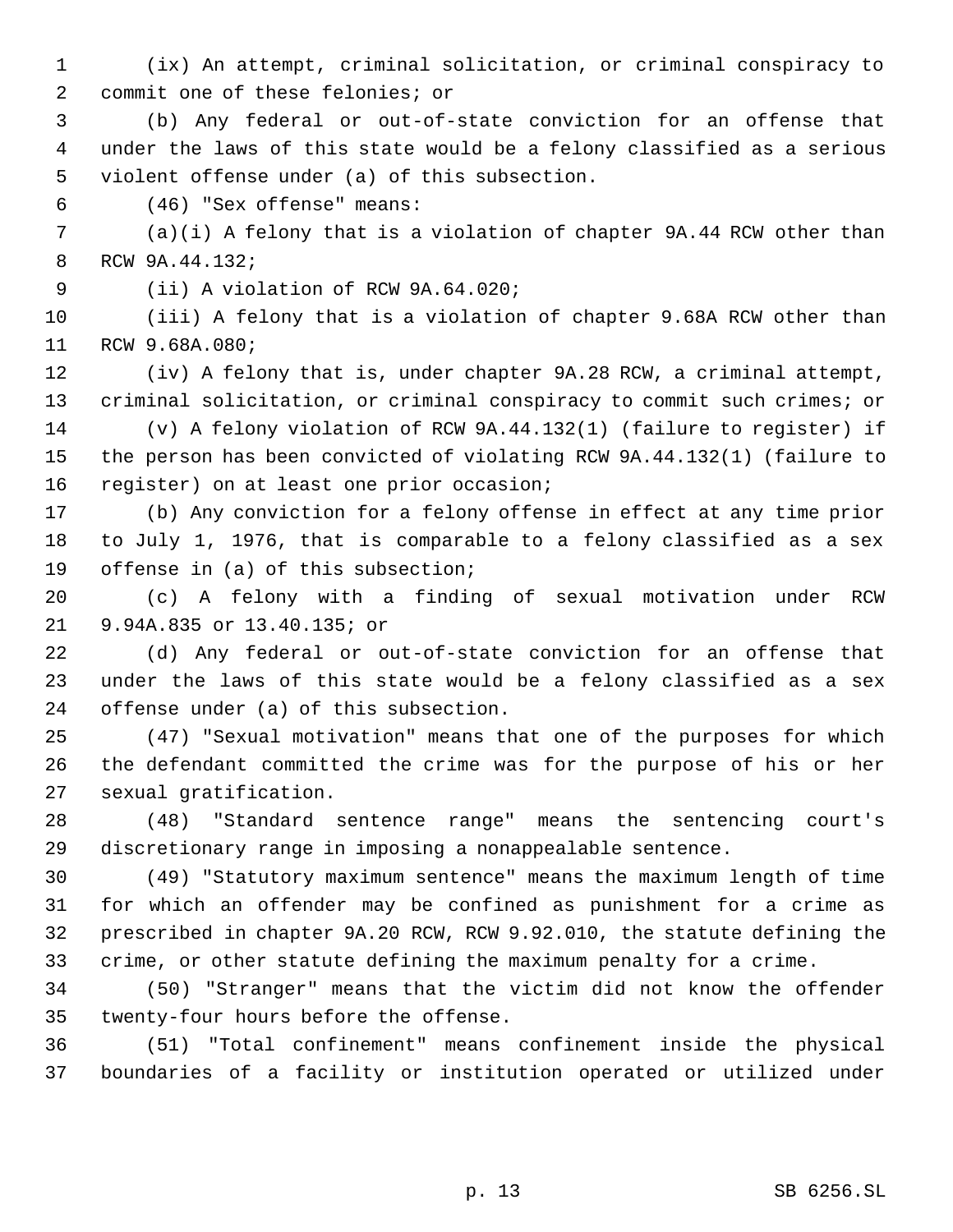contract by the state or any other unit of government for twenty-four hours a day, or pursuant to RCW 72.64.050 and 72.64.060.

 (52) "Transition training" means written and verbal instructions and assistance provided by the department to the offender during the two weeks prior to the offender's successful completion of the work ethic camp program. The transition training shall include instructions in the offender's requirements and obligations during the offender's period of community custody.

 (53) "Victim" means any person who has sustained emotional, psychological, physical, or financial injury to person or property as a direct result of the crime charged.

(54) "Violent offense" means:

(a) Any of the following felonies:

 (i) Any felony defined under any law as a class A felony or an attempt to commit a class A felony;

 (ii) Criminal solicitation of or criminal conspiracy to commit a class A felony;

- 18 (iii) Manslaughter in the first degree;
- 19 (iv) Manslaughter in the second degree;
- (v) Indecent liberties if committed by forcible compulsion;

(vi) Kidnapping in the second degree;

22 (vii) Arson in the second degree;

(viii) Assault in the second degree;

(ix) Assault of a child in the second degree;

- (x) Extortion in the first degree;
- 26 (xi) Robbery in the second degree;
- (xii) Drive-by shooting;

 (xiii) Vehicular assault, when caused by the operation or driving of a vehicle by a person while under the influence of intoxicating liquor or any drug or by the operation or driving of a vehicle in a reckless manner; and

 (xiv) Vehicular homicide, when proximately caused by the driving of any vehicle by any person while under the influence of intoxicating liquor or any drug as defined by RCW 46.61.502, or by the operation of any vehicle in a reckless manner;

 (b) Any conviction for a felony offense in effect at any time prior to July 1, 1976, that is comparable to a felony classified as a violent offense in (a) of this subsection; and